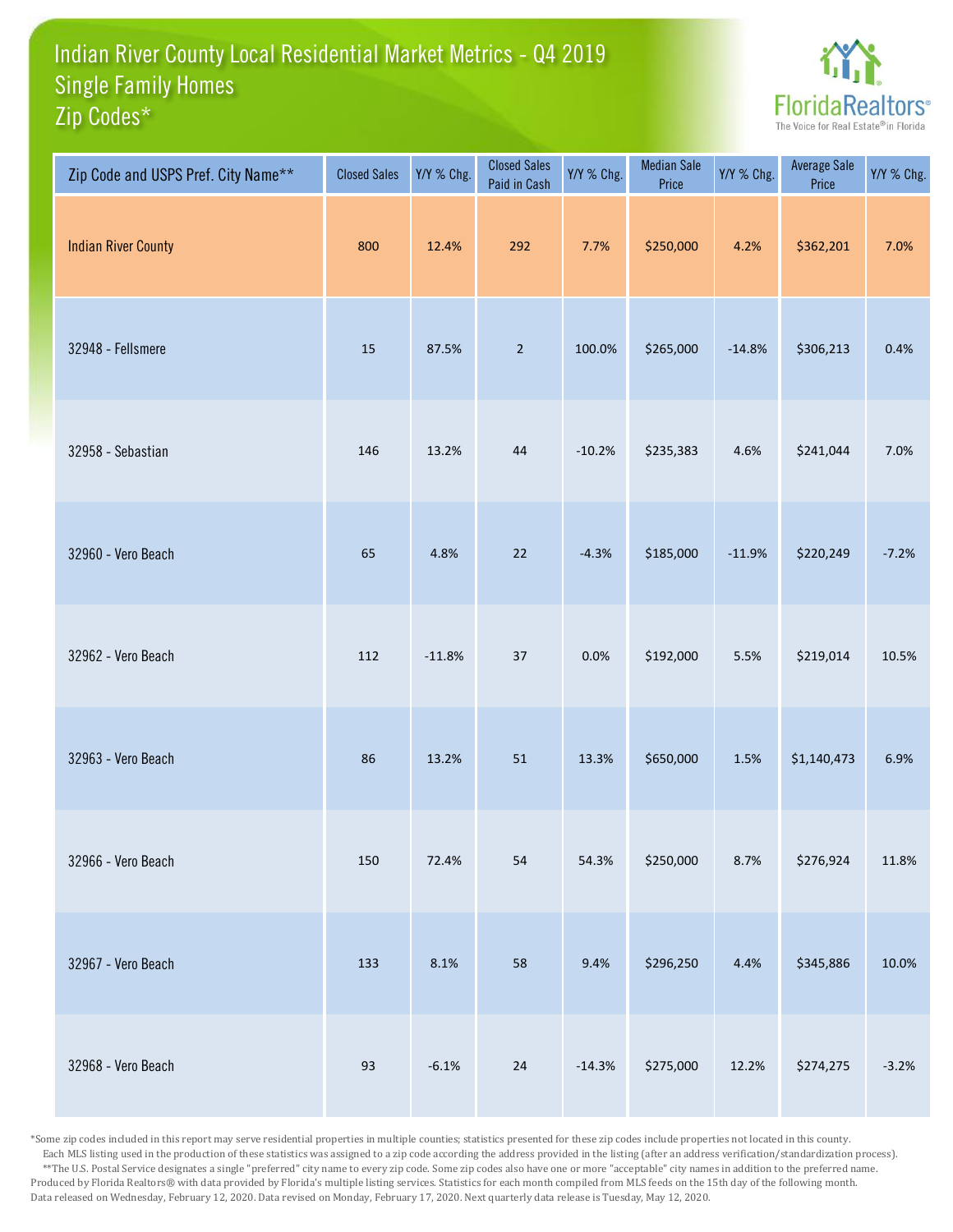## Indian River County Local Residential Market Metrics - Q4 2019 Zip Codes\* Single Family Homes



| Zip Code and USPS Pref. City Name** | <b>Dollar Volume</b> | Y/Y % Chg. | Pct. of Orig. List<br><b>Price Received</b> | Y/Y % Chg. | <b>Median Time to</b><br>Contract | Y/Y % Chg. | <b>New Listings</b> | Y/Y % Chg. |
|-------------------------------------|----------------------|------------|---------------------------------------------|------------|-----------------------------------|------------|---------------------|------------|
| <b>Indian River County</b>          | \$289.8 Million      | 20.3%      | 95.7%                                       | 0.3%       | 55 Days                           | 3.8%       | 1,022               | $-5.4%$    |
| 32948 - Fellsmere                   | \$4.6 Million        | 88.3%      | 96.4%                                       | $-0.6%$    | 51 Days                           | 142.9%     | 16                  | 128.6%     |
| 32958 - Sebastian                   | \$35.2 Million       | 21.1%      | 96.6%                                       | 0.4%       | 49 Days                           | 2.1%       | 202                 | $-1.9%$    |
| 32960 - Vero Beach                  | \$14.3 Million       | $-2.7%$    | 94.3%                                       | 3.2%       | 52 Days                           | 26.8%      | 64                  | $-31.2%$   |
| 32962 - Vero Beach                  | \$24.5 Million       | $-2.5%$    | 96.4%                                       | 0.7%       | 42 Days                           | 20.0%      | 151                 | $-3.2%$    |
| 32963 - Vero Beach                  | \$98.1 Million       | 20.9%      | 92.3%                                       | 3.6%       | 177 Days                          | $-21.0%$   | 137                 | $-17.5%$   |
| 32966 - Vero Beach                  | \$41.5 Million       | 92.7%      | 96.5%                                       | 0.6%       | 41 Days                           | 24.2%      | 160                 | 31.1%      |
| 32967 - Vero Beach                  | \$46.0 Million       | 18.9%      | 95.1%                                       | $-1.7%$    | 69 Days                           | 13.1%      | 192                 | 6.7%       |
| 32968 - Vero Beach                  | \$25.5 Million       | $-9.0%$    | 95.7%                                       | 0.3%       | 59 Days                           | 7.3%       | 87                  | $-40.8%$   |

\*Some zip codes included in this report may serve residential properties in multiple counties; statistics presented for these zip codes include properties not located in this county. Each MLS listing used in the production of these statistics was assigned to a zip code according the address provided in the listing (after an address verification/standardization process). \*\*The U.S. Postal Service designates a single "preferred" city name to every zip code. Some zip codes also have one or more "acceptable" city names in addition to the preferred name. Produced by Florida Realtors® with data provided by Florida's multiple listing services. Statistics for each month compiled from MLS feeds on the 15th day of the following month. Data released on Wednesday, February 12, 2020. Data revised on Monday, February 17, 2020. Next quarterly data release is Tuesday, May 12, 2020.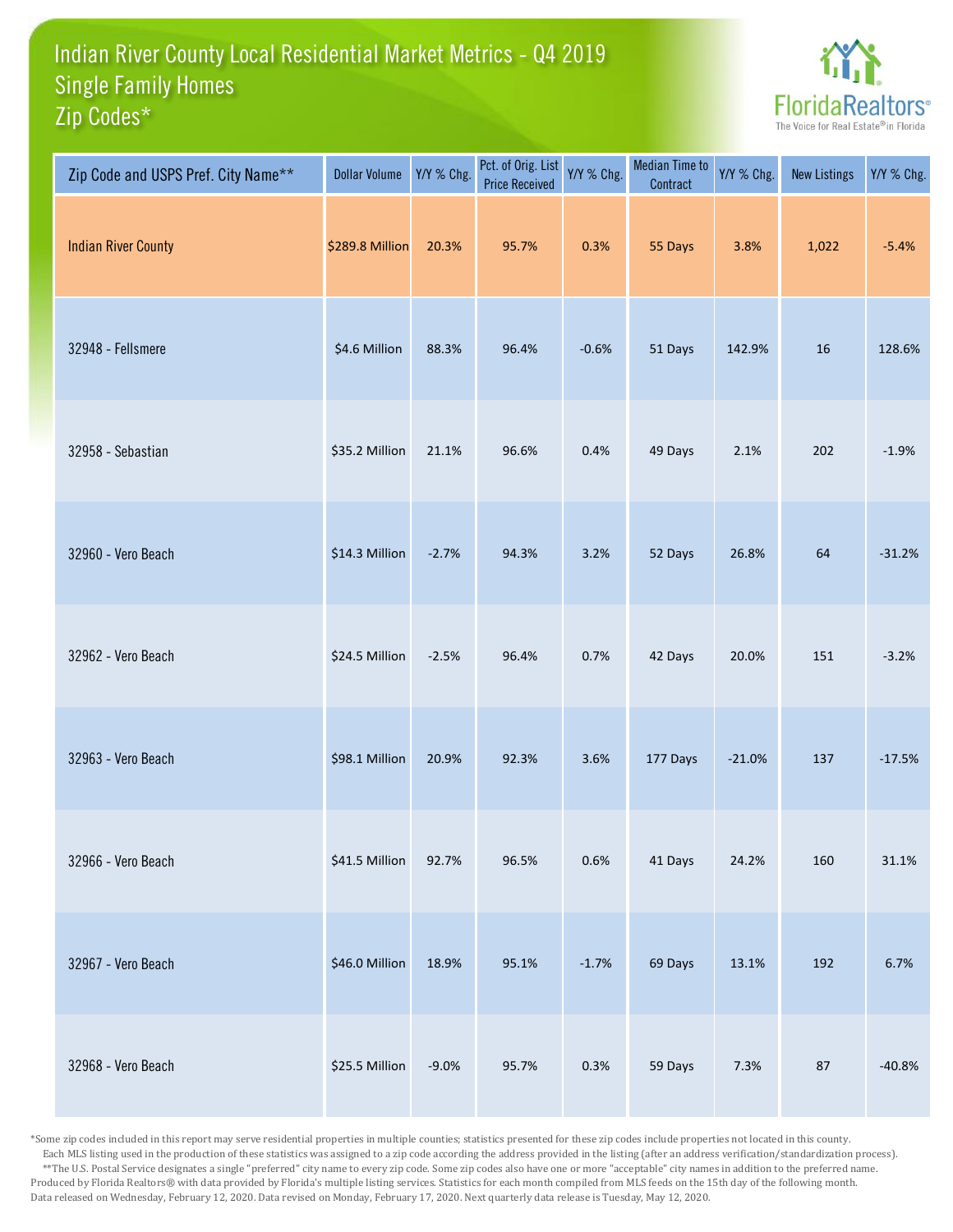## Indian River County Local Residential Market Metrics - Q4 2019 Zip Codes\* Single Family Homes



| Zip Code and USPS Pref. City Name** | <b>New Pending</b><br><b>Sales</b> | Y/Y % Chg. | Pending<br>Inventory    |          | Y/Y % Chg. Active Inventory Y/Y % Chg. |          | <b>Months Supply</b><br>of Inventory | Y/Y % Chg. |
|-------------------------------------|------------------------------------|------------|-------------------------|----------|----------------------------------------|----------|--------------------------------------|------------|
| <b>Indian River County</b>          | 780                                | 13.4%      | 339                     | 1.2%     | 1,409                                  | $-5.8%$  | 5.1                                  | $-8.9%$    |
| 32948 - Fellsmere                   | $11\,$                             | 120.0%     | $\overline{\mathbf{3}}$ | 50.0%    | 16                                     | 33.3%    | 4.9                                  | 6.5%       |
| 32958 - Sebastian                   | 141                                | 6.0%       | 64                      | 16.4%    | 206                                    | $-18.9%$ | 3.4                                  | $-27.7%$   |
| 32960 - Vero Beach                  | 76                                 | 33.3%      | 30                      | 11.1%    | 64                                     | $-33.3%$ | $2.4\,$                              | $-29.4%$   |
| 32962 - Vero Beach                  | 111                                | 4.7%       | 46                      | 12.2%    | 157                                    | 6.1%     | 3.8                                  | 11.8%      |
| 32963 - Vero Beach                  | 93                                 | 13.4%      | 51                      | 13.3%    | 376                                    | $-8.1%$  | $11.4\,$                             | $-5.8%$    |
| 32966 - Vero Beach                  | 128                                | 62.0%      | 46                      | $-8.0%$  | 143                                    | $-0.7%$  | $3.8\,$                              | $-24.0%$   |
| 32967 - Vero Beach                  | 126                                | 5.9%       | 52                      | $-3.7%$  | 325                                    | 14.0%    | 7.4                                  | 5.7%       |
| 32968 - Vero Beach                  | 83                                 | $-21.7%$   | $36\,$                  | $-40.0%$ | 119                                    | $-18.5%$ | $3.8\,$                              | $-11.6%$   |

\*Some zip codes included in this report may serve residential properties in multiple counties; statistics presented for these zip codes include properties not located in this county. Each MLS listing used in the production of these statistics was assigned to a zip code according the address provided in the listing (after an address verification/standardization process). \*\*The U.S. Postal Service designates a single "preferred" city name to every zip code. Some zip codes also have one or more "acceptable" city names in addition to the preferred name. Produced by Florida Realtors® with data provided by Florida's multiple listing services. Statistics for each month compiled from MLS feeds on the 15th day of the following month. Data released on Wednesday, February 12, 2020. Data revised on Monday, February 17, 2020. Next quarterly data release is Tuesday, May 12, 2020.